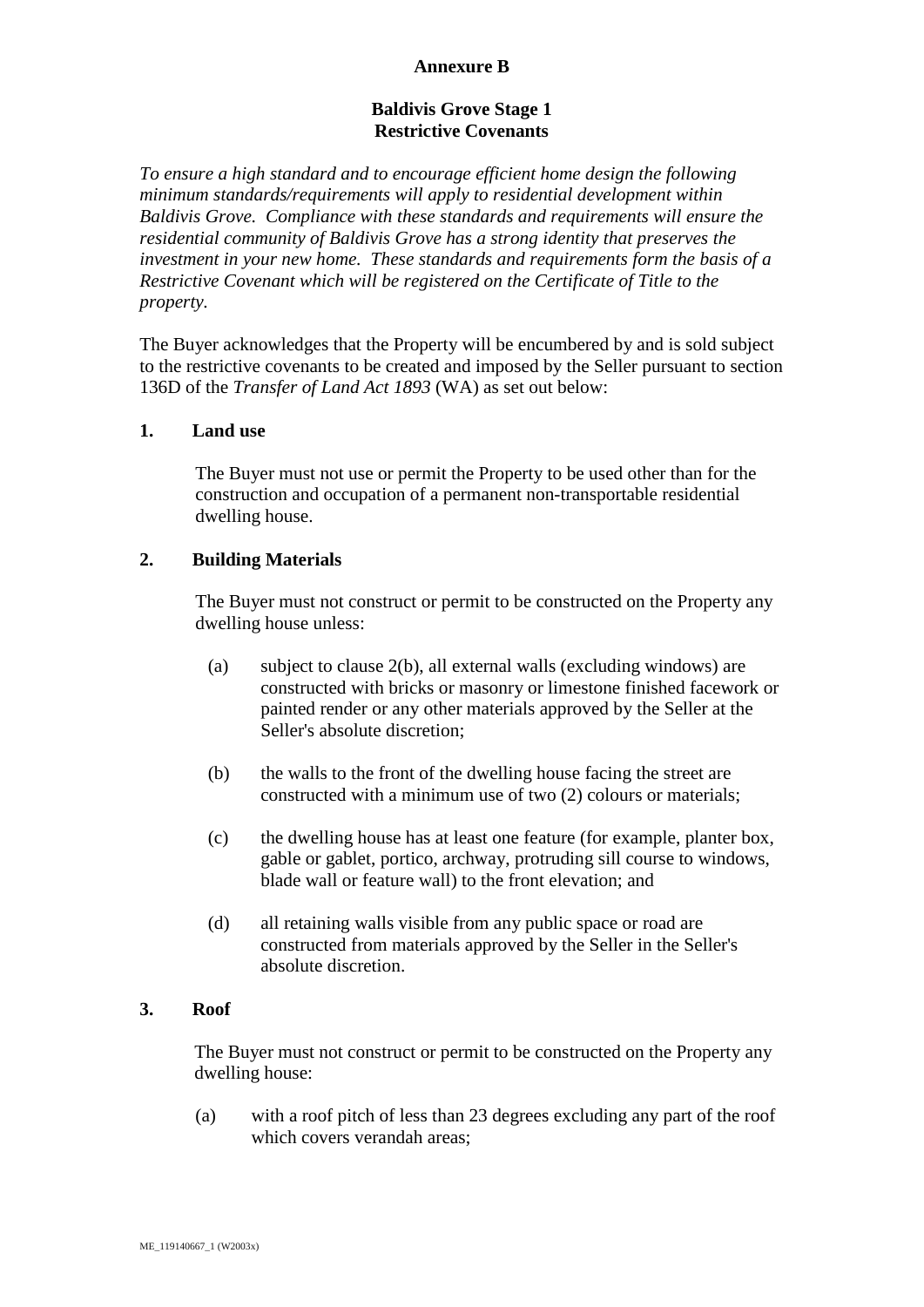- (b) unless the roof design of the dwelling house is a skillion roof design or a flat roof behind parapets;
- (c) with a flat roof visible from the public street; and
- (d) with a zincalume roof or any other materials unless such roof is covered with tiles or Colorbond.

# **4. Carports and garages**

The Buyer must not construct or permit to be constructed on the Property any dwelling house unless:

- (a) the garage or carport is constructed using the same materials as the dwelling house except where the garage or carport are screened from the street view;
- (b) the Buyer has entered into a contract to construct and complete the driveway and crossover between the road and the parking area on the Property at the same time the contract to construct and complete the dwelling house is entered into; and
- (c) the driveway and crossover are constructed of paved materials, coloured or decorative concrete, or any other materials approved by the Seller at the Seller's absolute discretion.

# **5. Sheds/Outbuildings**

The Buyer must not construct or permit to be constructed any outbuilding visible from the primary road or any other outbuilding (including any workshop, garden shed, storage shed or other building), which exceeds:

- (a)  $20m^2$  in floor area; or
- (b) 2.2 metres in wall height and 2.5 metres in gable height,

unless approved by the Seller.

### **6. Vehicle repairs**

The Buyer must not carry out or permit to be carried out any repairs or restorations of any motor vehicle, boat, trailer, aircraft, mobile machinery or any other vehicle on the Property or any part of the Property other than wholly within a garage on the Property and screened from public view at all times.

# **7. Landscaping**

The Buyer must not permit: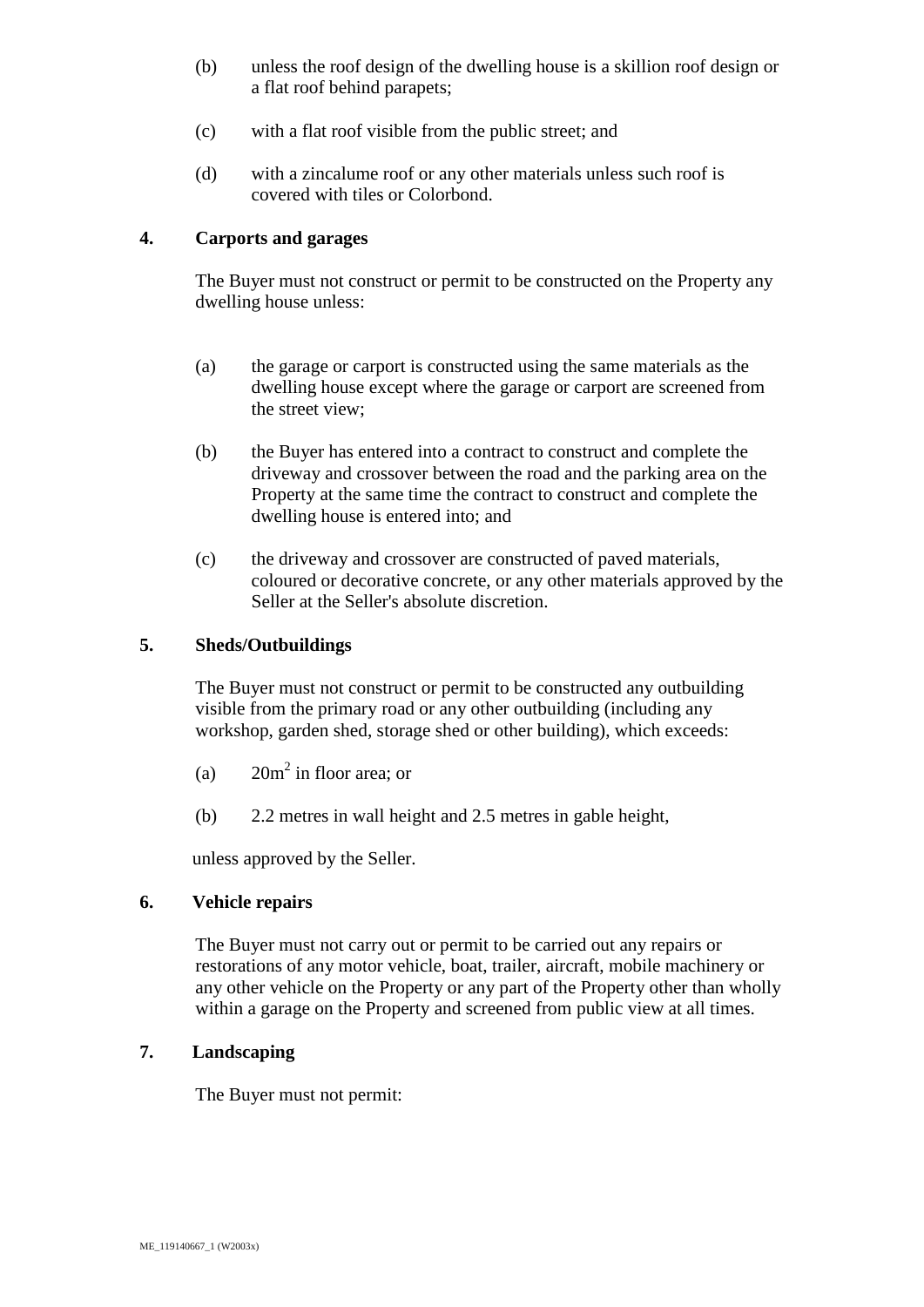- (a) any garden areas on the Property within public view to remain unlandscaped after three (3) months of practical completion of the dwelling house; and
- (b) any front landscaping installed by the Seller, including but not limited to street trees, to be damaged, fall into disrepair or unmaintained.

# **8. Appearance**

The Buyer must not permit:

- (a) any commercial vehicles which have an aggregate weight greater than 3.5 tonnes, caravans, trailers, boats or any other mobile machinery to be parked on the Property, on the road or on any other land near to or next to the Property unless the commercial vehicles, caravans, trailers, boats or mobile machinery are parked or contained wholly within the garage on the Property or are screened from public view;
- (b) any rubbish, trash, garbage or other waste material to be accumulated or kept on the Property or any part of the Property or any rubbish disposal containers on the Property to be in the front of the building line except on days allocated by the local authority for rubbish collection from the Property;
- (c) if the property is vacant land, any 'For Sale' sign to be erected on the Property within any time prior to the second anniversary of Settlement;
- (d) installation of any air conditioning unit that protrudes greater than 500mm above the ridgeline of the dwelling house and is not of similar colour to the roof;
- (e) installation of any solar hot water unit that is not integrated with and matches the roof profile of the dwelling house;
- (f) installation of any air conditioning unit, to the front roof hip or fascia;
- (g) any washing line or clothes hoists to be erected that are visible from any public street or thoroughfare;
- (h) any satellite dish to be visible from the street on which the dwelling house is located;
- (i) TV antennas to be visible above the roofline from the street on which the dwelling house is located;
- (j) installation of any letterbox unless such letterbox is clearly numbered and complements the dwelling house;
- (k) any temporary window treatments such as paper, plastic, cotton sheeting, foil to be affixed to the windows that are visible from any public street or thoroughfare;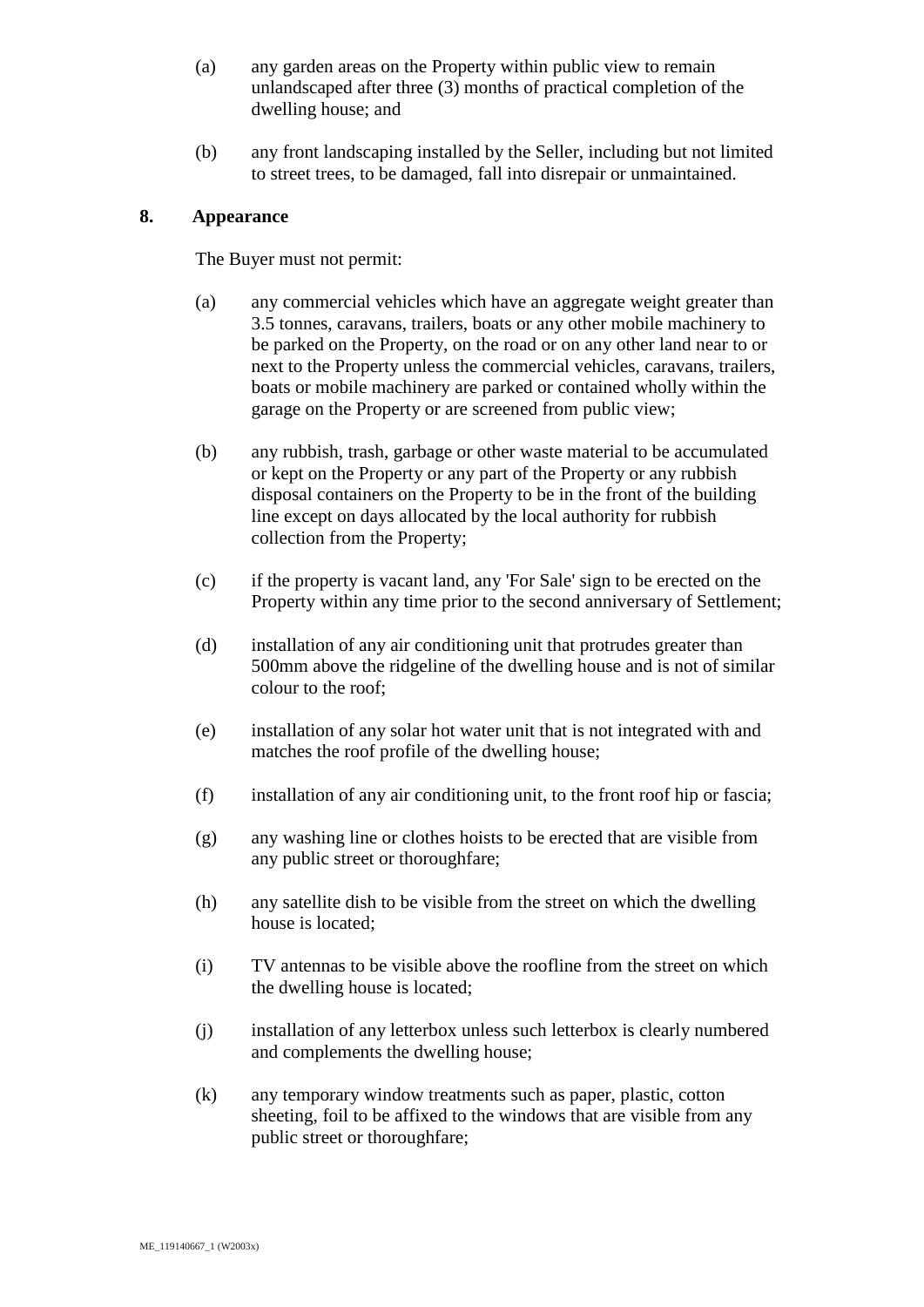- (l) the front yard and verge abutting the Property to become overgrown or invaded by weeds or to fall into a state of disrepair or damage any trees planted on the verge abutting the Property; and
- (m) concreting or construction of hardstand of the entire area forward of the building on the Property.

## **9. Fencing**

The Buyer must not:

- (a) construct or permit to be constructed on the Property any side or back fence abutting any open public space or public reserve or road reserve unless such fence is constructed of Colorbond, limestone or the same brick as any dwelling house on the Property and is not less than 1800mm high;
- (b) construct or permit to be constructed on the Property any boundary fence unless such a fence is constructed of Colorbond, brick or limestone or other similar material at a height of 1800mm;
- (c) construct any Colorbond fence unless the colour of the fence is 'Grey Ridge';
- (d)
- (i) take or permit any action to be taken to remove, alter or mark any wall or fence constructed by the Seller (unless additional blocks are required to be added to a retaining wall) on or about any of the boundaries of the Property;
- (ii) permit such wall or fence to become damaged, unsafe or fall into a state of disrepair;
- (iii) permit any roots or any tree, plant or building or other thing on the Property to cause such wall or fence to become structurally unsound; and
- (iv) repair or renew such wall or fence except in the same style, material and colour of the existing wall and fence;
- (e) construct or permit to be constructed any gates unless such gates are constructed of materials which are complementary to the boundary fence;
- <span id="page-3-0"></span>(f) construct or permit to be constructed any fencing forward of the front building line unless such fencing consists of side and front fencing together, constructed of brick, rendered brick or limestone piers and infilled with timber or wrought iron, or a painted timber picket fence no greater than 1.2m in height;